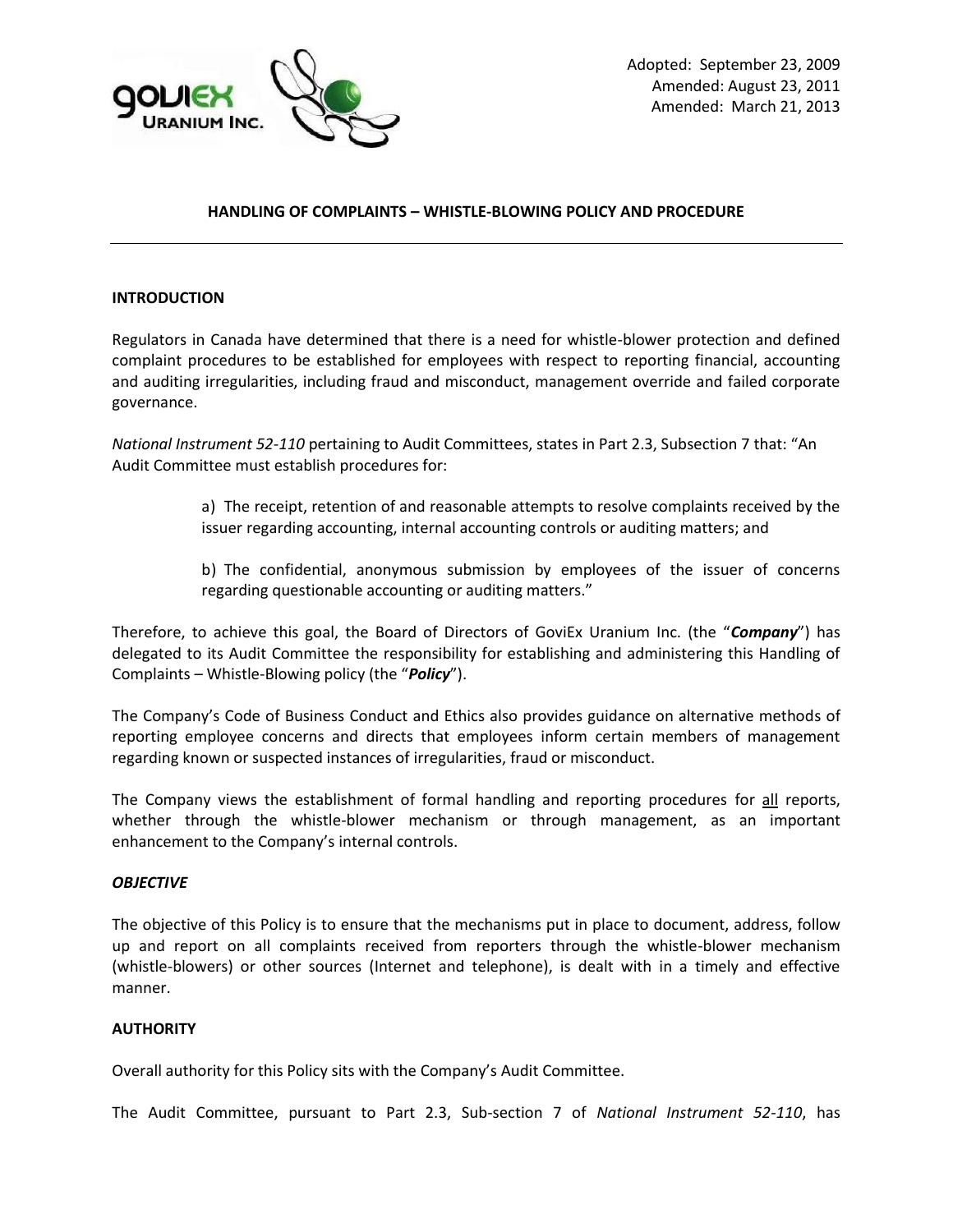determined that the Company's Audit Committee Chairman be responsible for the receipt, retention and investigation of complaints or concerns received regarding, but not limited to, fraud, misconduct, management override, accounting, internal controls, auditing matters and corporate governance issues whether received through the whistle-blower mechanism or other means.

# **SCOPE**

This Policy applies to all employees, Officers and Directors of the Company and its subsidiaries who, by virtue of such relationship(s), are knowledgeable about the activities of the Company and have concerns regarding fraud and misconduct, management override, questionable accounting or auditing matters or failed corporate governance.

The Company has introduced these procedures to enable all employees, Officers and Directors to raise or disclose concerns about malpractice in the workplace at an early stage. They apply in all cases where there are genuine concerns, regardless of where this may be and whether involved is confidential or not.

The term malpractice includes but is not exhaustive of:

- Criminal offences:
- Breaches of legal obligations (including negligence, breach of contract, breach of administrative law);
- Miscarriages of justice;
- Health and safety;
- Damage to the environment; and
- The concealment of any of the above.

If an individual raises a genuine concern and is acting in good faith, even if it is later discovered that they are mistaken, under this Policy they will not be at risk of losing their job or suffering any form of retribution as a result. This assurance will not be extended to an individual who maliciously raises a matter they know to be untrue or who is involved in any way in the malpractice.

## **PROCEDURE FOR RAISING A CONCERN**

If you believe that the actions of anyone (or a group of people) involved in business with the Company do or could constitute malpractice you may raise your concern verbally or in writing to the Chairman of the Audit Committee. You should include full details and, if possible, supporting evidence. You must state that you are using this Whistle-blowing Policy and specify whether you wish your identity to be kept confidential.

### **SUPPORT FOR WHISTLE-BLOWERS**

Upon disclosure, in the event that you have chosen to identify yourself, a member of GoviEx's senior management or executive team, as appointed by the Audit Committee will be allocated as your key contact to keep you up to date with the matter and provide any specific support that may be required.

No member of staff who raises genuinely held concerns in good faith under the procedure (provided for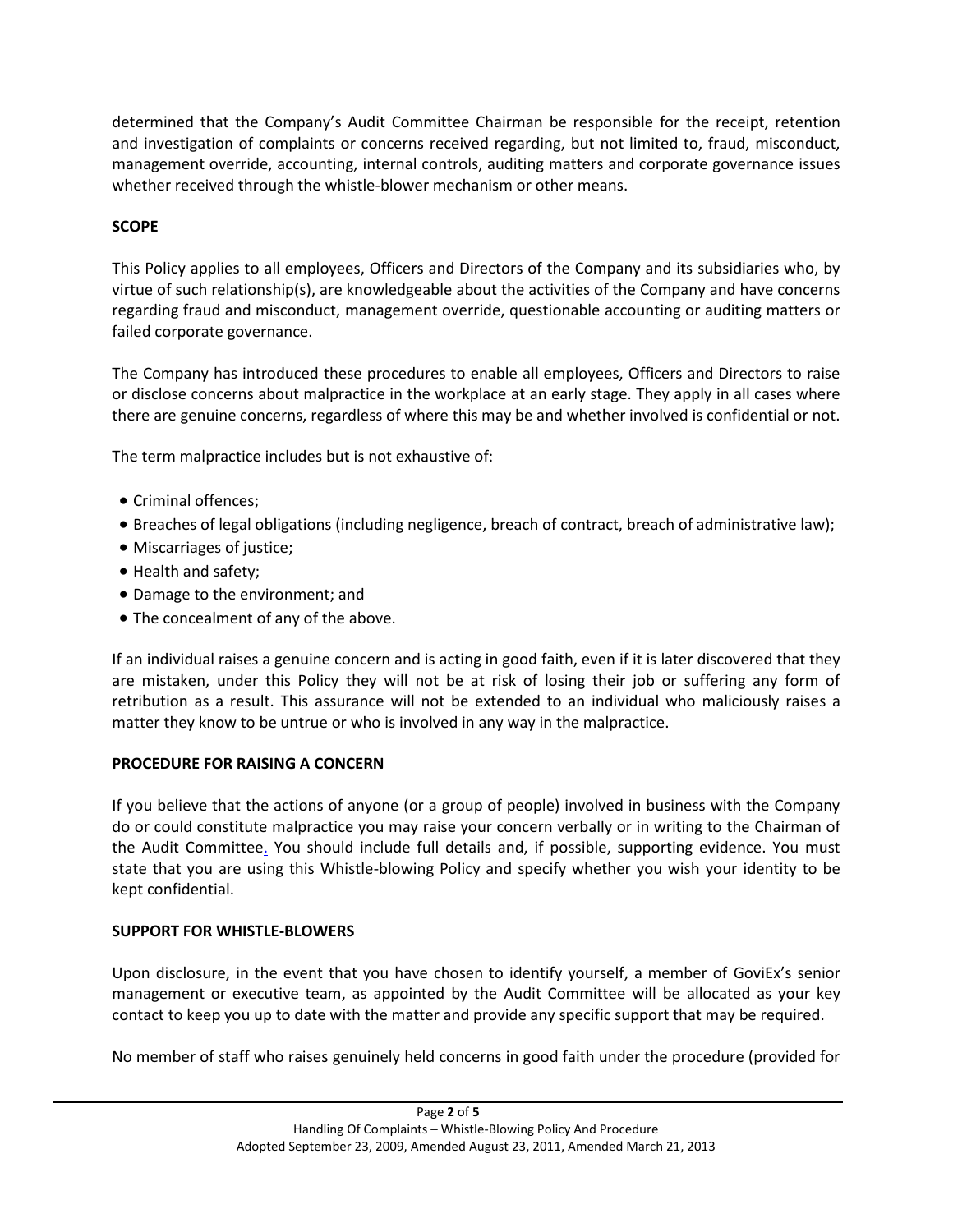hereunder) will be dismissed or subjected to any detriment as a result of such action, even if the concerns turn out to be unfounded. Detriment includes unwarranted disciplinary action and victimization. If you believe that you are being subjected to a detriment within the workplace as a result of raising concerns under the procedure, you should inform your allocated member of the HR Team immediately. Staff who victimize or retaliate against those who have raised concerns under this Policy will be subject to disciplinary action.

### **CORRECTIVE ACTION AND COMPLIANCE**

As part of the investigation into disclosures made under this Policy, recommendations for change will be the ultimate responsibility of the Audit Committee.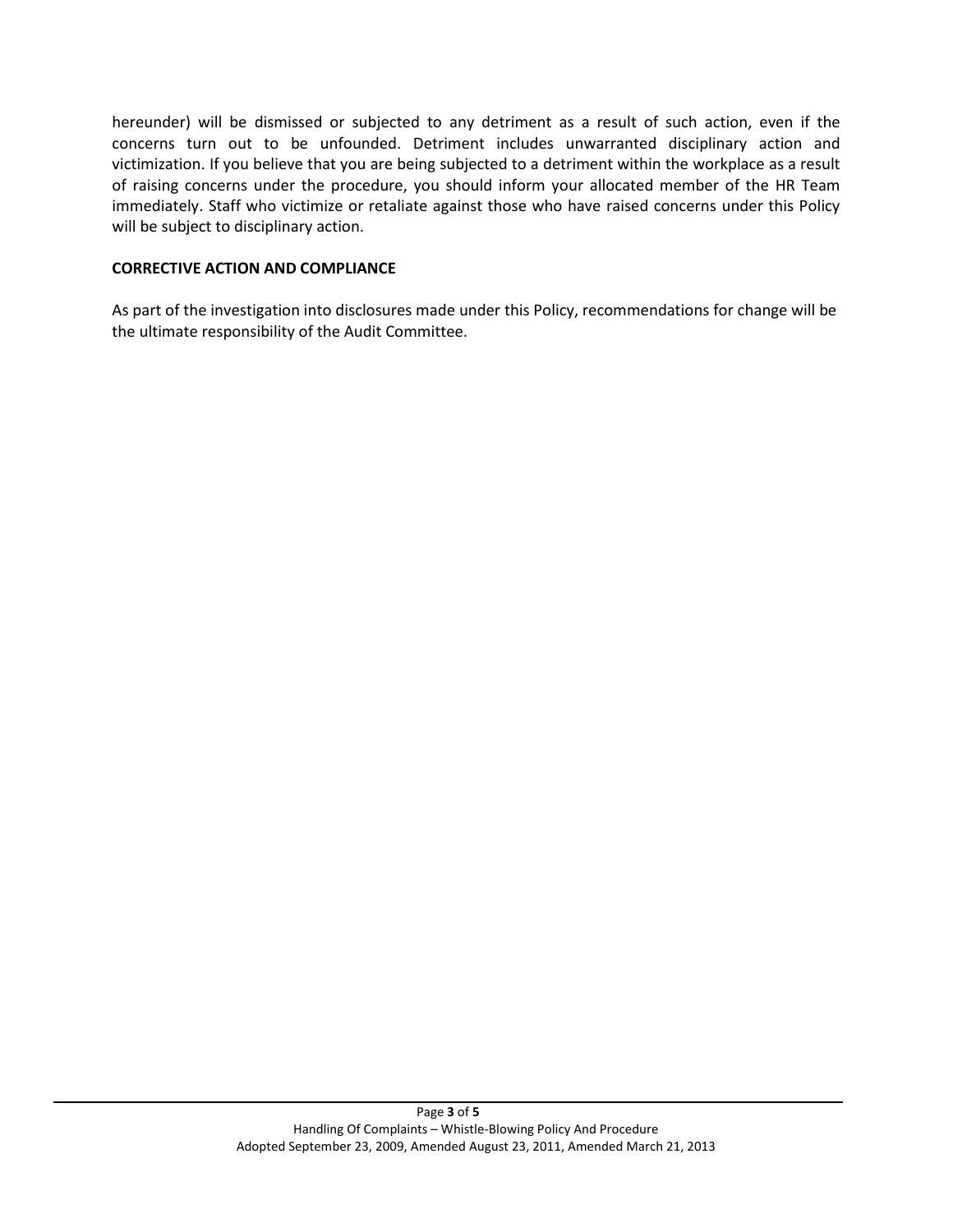

## **GOVIEX URANIUM INC. PROCEDURE FOR HANDLING OF COMPLAINTS – WHISTLE BLOWING**

**OBJECTIVE:** To provide a procedure by which the process, mandate and responsibilities around handling complaints, whether through the whistle-blowing process or reported otherwise, be documented and approved.

### **PROCEDURE**

#### **Management**

- 1. Are required to report all complaints, in whatever method received and from whomever initially received, from employees, Officers and Directors (the "*Reporter(s)*") to the Chair of the Audit Committee in writing within forty-eight (48) hours.
- 2. Are required to report to the Chair of the Audit Committee any suspected or known instances of fraud and/or misconduct and/or management override they become aware of in the course of conducting their duties.

### **Chair of the Audit Committee shall:**

- 1. Receive all complaints, in whatever method sent and to whomever initially sent, from Reporter(s);
- 2. Be responsible for logging the complaints or concerns brought directly by a Reporter or reported through the agreed upon whistle-blower mechanism or any other method used by a Reporter and recording them in a Whistle-Blower log (template attached);
- 3. Be responsible for securing the Whistle-Blower log;
- 4. Be responsible for coordinating, monitoring and conducting the investigation of complaints;
- 5. Maintain contact or if appropriate, assign someone to maintain contact with the Reporter;
- 6. Retain and maintain in confidential paper files all documentation with respect to an incident including but not limited to E-mail correspondence, notes from telephone calls, interviews, etc.

### **REPORTING PROTOCOL**

- 1. The Chair of the Audit Committee to report promptly to the most senior Officer not implicated by the alleged complaint of any complaints or concerns received with respect to fraud, management override, misconduct, accounting, internal controls or auditing matters that involve any or all of the Chairman, Chief Executive Officer, Chief Financial Officer and/or Senior Executives; and
- 2. The Chair of the Audit Committee to provide a confidential report to the Audit Committee on a quarterly basis in conjunction with the Audit Committee's meetings. The report will list all complaints received in the quarter, any unresolved complaints still outstanding from the previous quarters and the steps taken to investigate and conclude each matter.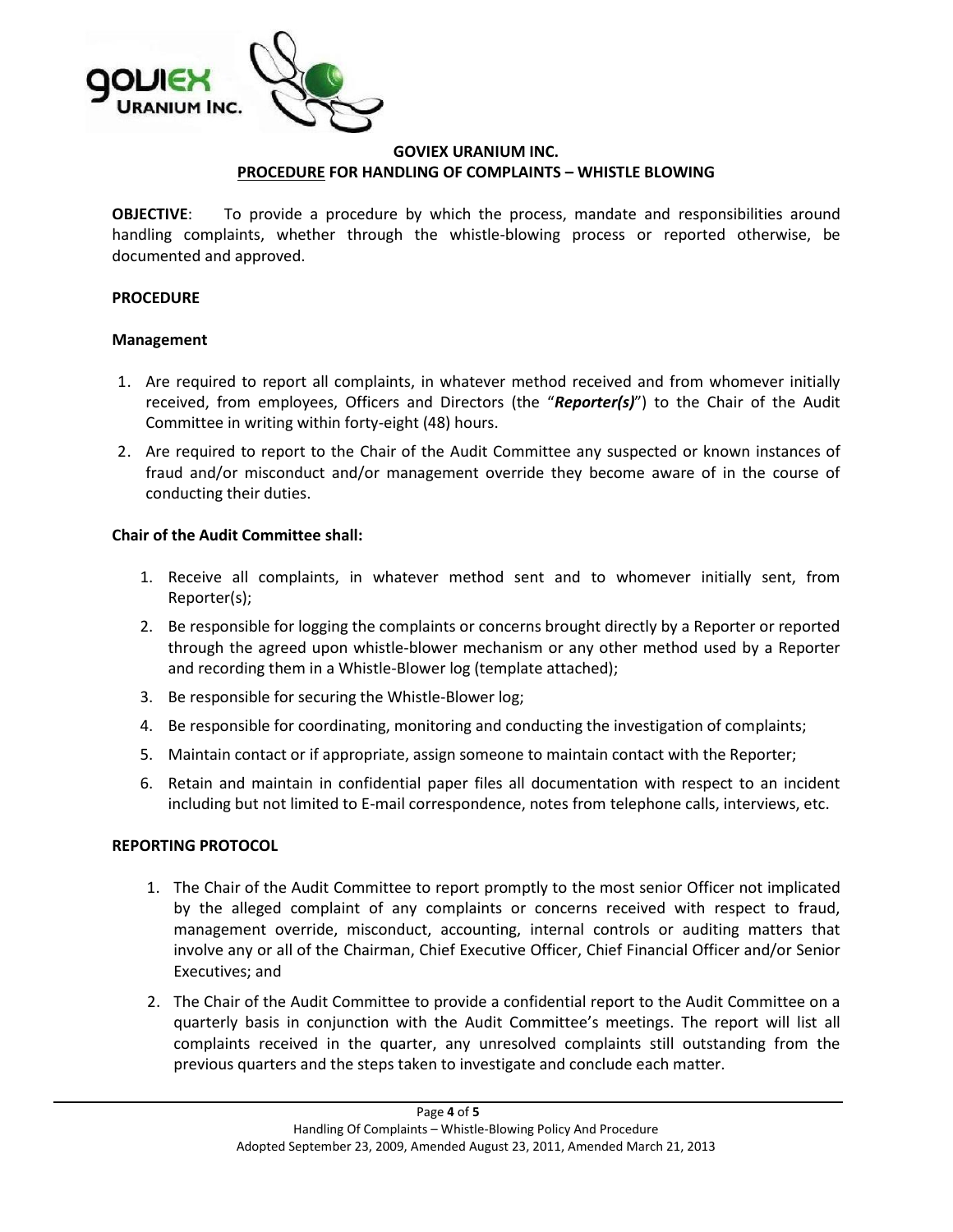| <b>DATE</b><br><b>RECEIVED</b> | <b>COMPLAINT</b><br>NO. | <b>NATURE OF</b><br><b>COMPLAINT</b> | <b>SOURCE OF</b><br><b>REPORT AND</b><br><b>REPORTER</b> | <b>CONFI-</b><br><b>DENTIALITY</b> | <b>ASSESSMENT</b><br>OF.<br><b>COMPLAINT</b> | <b>STEPS</b><br><b>TAKEN</b> | <b>STATUS AT</b><br><b>QUARTER</b> | DATE TO AUDIT<br><b>COMMITTEE</b> | <b>RESPONSE TO</b><br><b>REPORTER</b> |
|--------------------------------|-------------------------|--------------------------------------|----------------------------------------------------------|------------------------------------|----------------------------------------------|------------------------------|------------------------------------|-----------------------------------|---------------------------------------|
|                                |                         |                                      |                                                          |                                    |                                              |                              |                                    |                                   |                                       |
|                                |                         |                                      |                                                          |                                    |                                              |                              |                                    |                                   |                                       |
|                                |                         |                                      |                                                          |                                    |                                              |                              |                                    |                                   |                                       |
|                                |                         |                                      |                                                          |                                    |                                              |                              |                                    |                                   |                                       |
|                                |                         |                                      |                                                          |                                    |                                              |                              |                                    |                                   |                                       |
|                                |                         |                                      |                                                          |                                    |                                              |                              |                                    |                                   |                                       |
|                                |                         |                                      |                                                          |                                    |                                              |                              |                                    |                                   |                                       |
|                                |                         |                                      |                                                          |                                    |                                              |                              |                                    |                                   |                                       |
|                                |                         |                                      |                                                          |                                    |                                              |                              |                                    |                                   |                                       |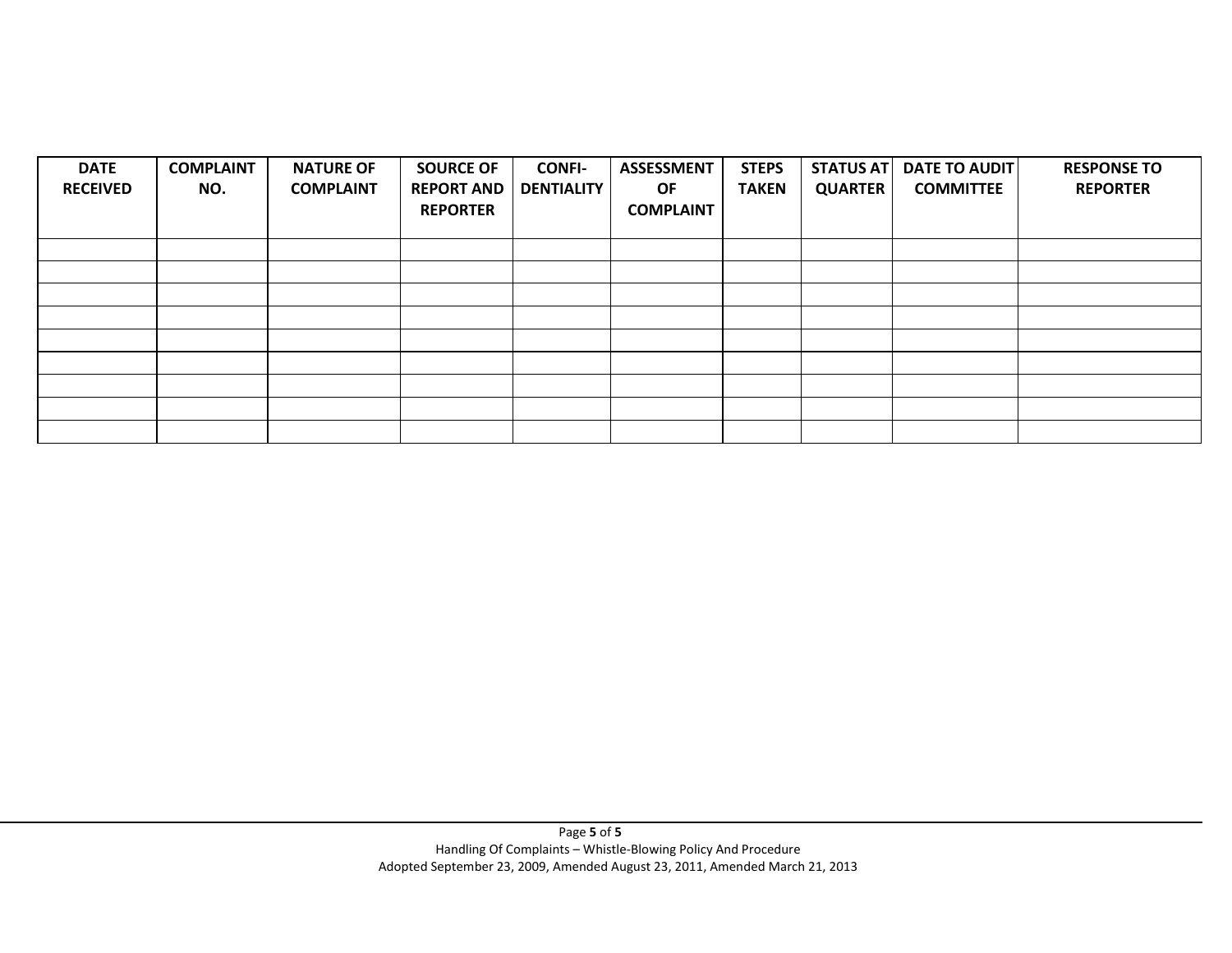

We take all misconduct very seriously, whether committed by senior managers or employees or by suppliers, contractors or other agents connected to or doing business with the company or its subsidiaries (collectively, "**GoviEx**").

Pursuant to the procedures for handling of complaints under our Whistle Blowing Policy (copy attached), if you believe that the actions of anyone (or a group of people) involved in business with GoviEx do or could constitute misconduct, we strongly encourage you to report such misconduct immediately. Although it is impossible to list all of the practices and conduct we are concerned about, we would expect you to report:

- Criminal conduct;
- Fraud or deliberate error in the preparation, evaluation, review or audit of any of our financial statements;
- Fraud, misappropriation or other questionable practices related to the preparation or maintenance of our financial records;
- Misrepresentations or false statements to or by a senior officer or accountant regarding a matter contained in our financial records, financial reports or audit reports;
- Deviations from full and fair reporting of our financial condition;
- Failure to comply with, or efforts to circumvent, our internal compliance policies or internal control over financial reporting;
- Failure to comply with legal or regulatory obligations;
- Actions that endanger health or safety, or might cause environmental damage; and
- Actions designed to that have the effect of concealing any of the foregoing.

You are encouraged to talk to your supervisors, managers or other appropriate personnel should you become aware of any misconduct. However, if for any reason you are not comfortable making a report directly to your supervisor or manager, you may, pursuant to our Whistle Blower Policy, make a report in confidence by letter, email or telephone to:

### **Chairman of the Audit Committee -** Mr. Christopher S. Wallace

Mail: c/o Suite 654 – 999 Canada Place, Vancouver, British Columbia, Canada V6C 3E1 Mobile: 604-307-6229 Direct: +1 (604)-282-4691 Email: christopherswallace@shaw.ca

Alternative senior officers to contact are:

**Chief Executive Officer** – Daniel J. Major Mobile: +44 (787) 2588517 Email: danielm@goviex.com

### **Corporate Secretary** – I. Rodrigo A. Romo Direct: +1 (604) 331-9877 Email: rodrigo@ivancorp.net

2020-v2